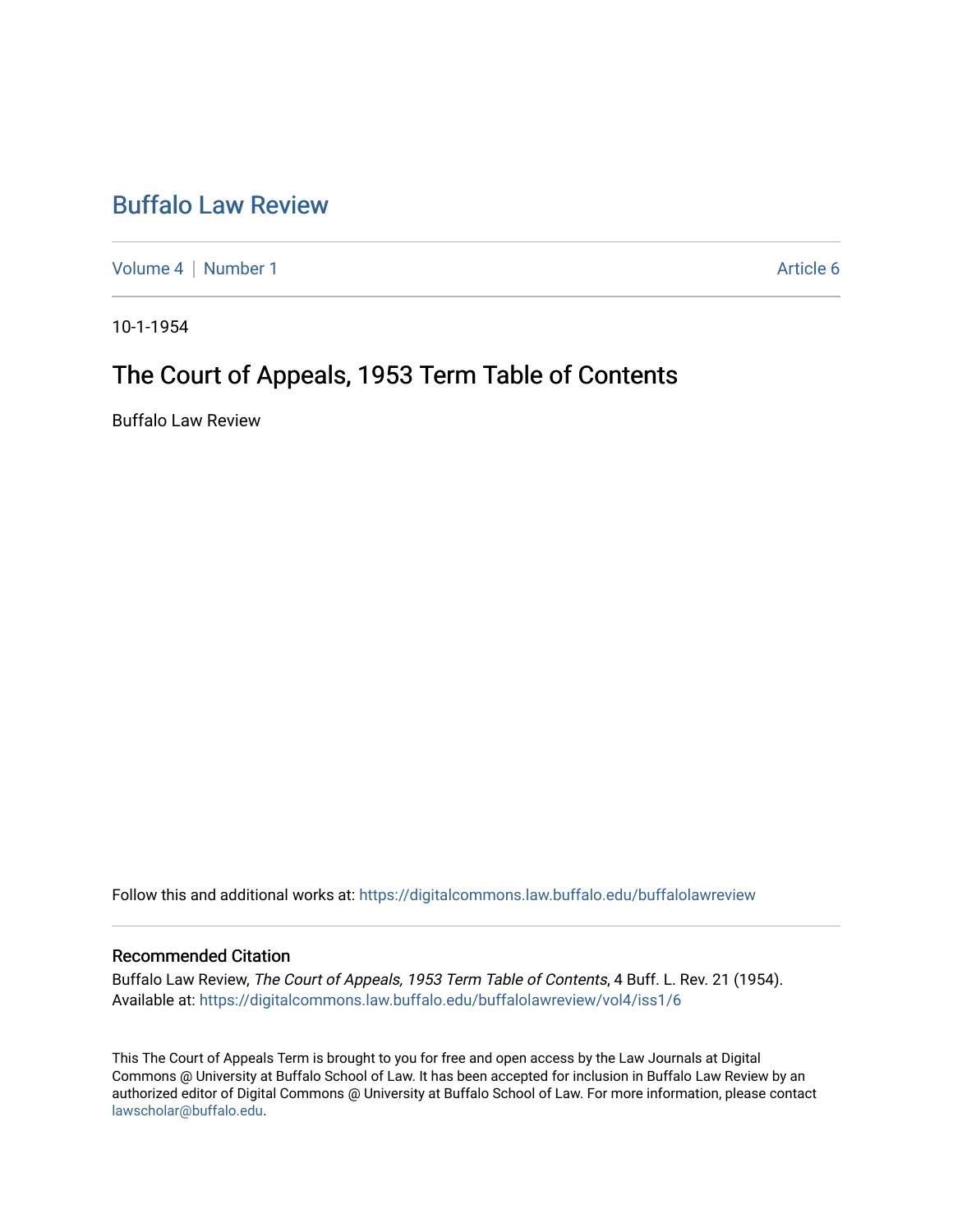### THE **COURT** OF **APPEAIS, 1953** TERM

 $\sim$  .

| I. ADMINISTRATIVE LAW (John J. Cooney)       |          |
|----------------------------------------------|----------|
|                                              | 23       |
|                                              | 25       |
|                                              | 26       |
| Power to Compel Production of Documents      | 27       |
|                                              | 28       |
|                                              | 29       |
|                                              | 32       |
| II. BUSINESS ASSOCIATIONS (Jules Gordon)     |          |
|                                              | 36       |
|                                              | 43       |
|                                              | 44       |
|                                              | 45       |
|                                              |          |
| III. CIVIL PRACTICE (Gerard R. Haas)         |          |
|                                              | 46<br>47 |
|                                              | 48       |
|                                              | 49       |
|                                              | 50       |
| Suit Against Unincorporated Associations     | 51       |
|                                              | 52       |
|                                              | 53       |
|                                              | 53       |
|                                              |          |
| IV. CONTRACTS (Frank Dombrowski, Jr.)        | 54       |
|                                              | 55       |
|                                              | 58       |
|                                              | 60       |
|                                              | 61       |
|                                              | 63       |
|                                              |          |
| V. CRIMINAL LAW (J. A. Guzzetta)             |          |
|                                              | 64       |
|                                              | 67       |
|                                              | 68       |
|                                              | 70       |
|                                              | 72       |
|                                              | 80       |
| VI. DECEDENT ESTATES (Harry T. Dixon)        |          |
|                                              | 83       |
|                                              | 85       |
|                                              | 87       |
|                                              |          |
| VII. DOMESTIC RELATIONS (Rudolph F. DeFazio) | 90       |
|                                              |          |
| VIII. INSURANCE (Morton Mendelsohn)          |          |
|                                              | 91       |
|                                              | 93       |
|                                              |          |